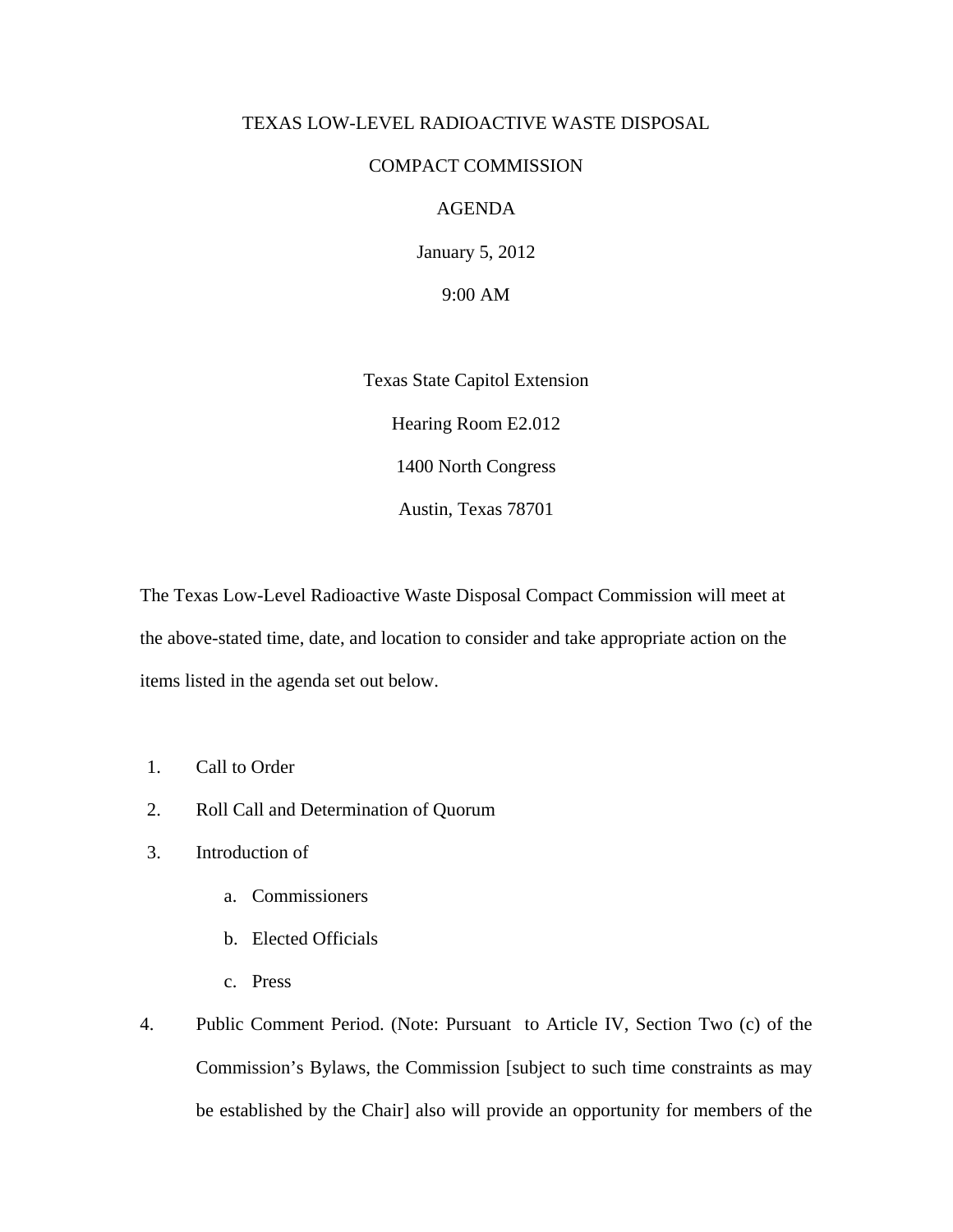public to directly address the Commission on each item on the agenda during the Commission's discussion or consideration of the item.)

- 5. Receive a report from the Rules Committee with respect to its deliberations and recommendations with respect to proposed amendments to Rule 675.23, Chapter 675, Part 21, Title 31, Texas Administrative Code; consideration of and possible action to publish for public comment in the Texas Register proposed amendments to Rule 675.23 (Importation of Waste from a Non-Compact Generator for Disposal), Chapter 675, Part 21, Title 31, Texas Administrative Code.
- 6. Discussion and possible action on the following petitions for export:
	- a. PETNET
	- b. St. Gobain Crystals
- 7. Discussion and possible action with respect to information submitted by Toxco in response to questions on sealed sources resulting in denial of Export petitions at the November, 2011, Compact Commission meeting.
- 8. Presentation of Site status report and outlook from Waste Control Specialists Inc.
- 9. Presentation from Advocates for Responsible Disposal in Texas concerning Compact site use plans and issues.
- 10. Site status report from the Texas Commission on Environmental Quality including discussion of plans for actions on commingling rule change effort.
- 11. Chairman's report on Compact Commission activities.
- 12. Determination of date and location of next meeting.
- 13. Adjourn.

2